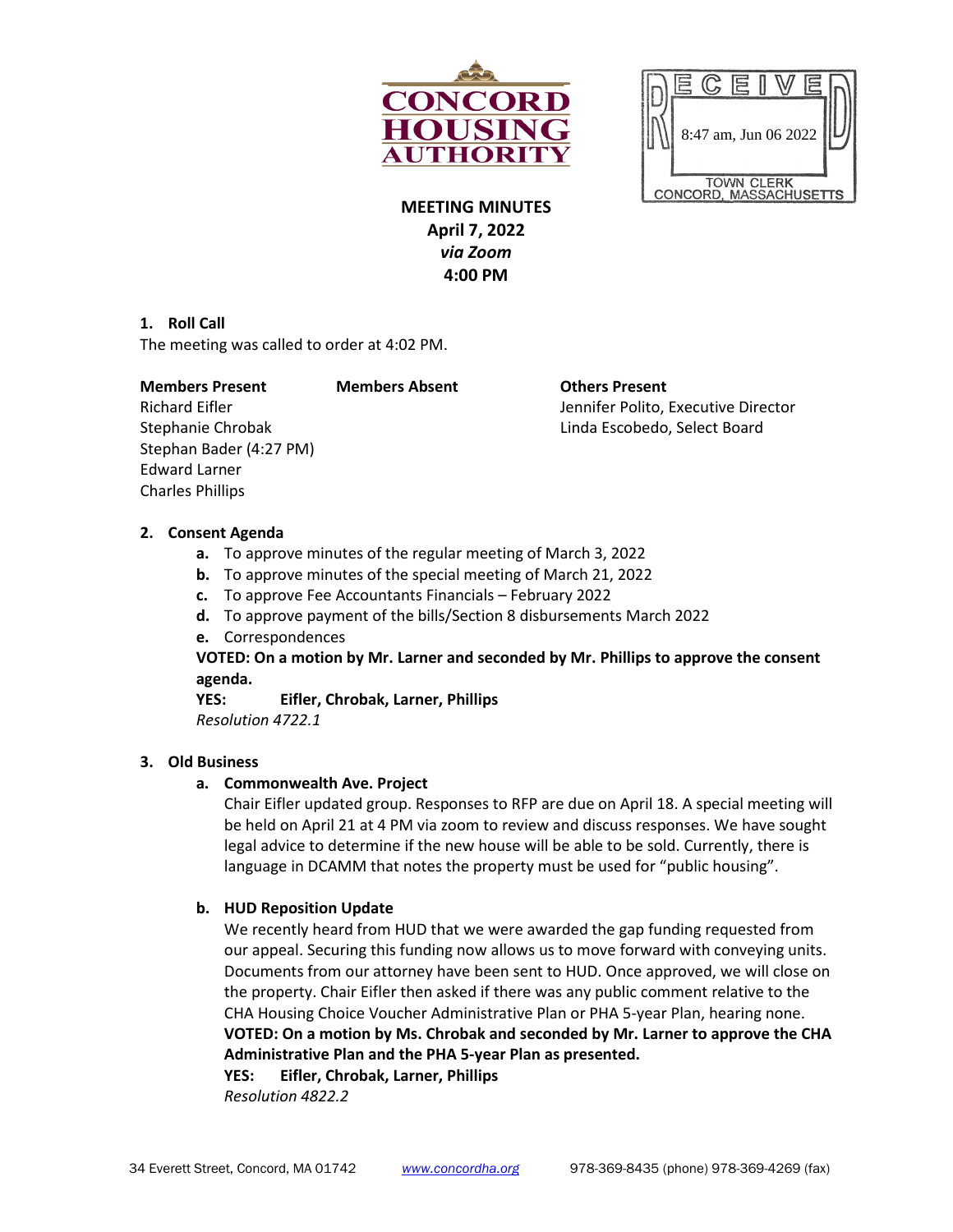### **c. Board Member Reports on Committee Meetings Attended**

Chair Eifler attended the Chair Breakfast. Mr. Larner and Ms. Chrobak attended the Transportation Advisory Committee. A discussion was held to remind board members that they can attend meetings independently but cannot represent the CHA without prior approval from the board.

### **4. New Business**

## **a. Executive Director Contractor Renewal**

Chair Eifler presented the proposed Executive Director Contract and Salary Schedule. Prior to repositioning, the Executive Director received a \$2,500 program factor for the 18 federal public housing units administered. Those 18 units are now considered vouchers and will fall under HCVP resulting in a decrease of \$2,500 towards ED salary. The \$2,500 was made up under "Other Program/Activity" through the CHA Local Properties, LLC as the Operating Agreement speaks to the management of the 18 units. Members expressed interest in pursuing opportunities such as a management agreement with other LHAs and other sources of income for the future. Feedback on Executive Director's performance was positive.

**VOTED: On a motion by Mr. Bader and seconded by Ms. Chrobak to approve 3-year Executive Director Contract effective July 1, 2022 as presented.** 

**YES: Eifler, Chrobak, Bader, Larner, Phillips** *Resolution 4822.3*

### **b. Executive Director Report**

Report was included in packet. A brief discussion was held relating to collaborating with Acton, Lexington and Bedford to share resources to hire a full-time Resident Service Coordinator.

# **c. To approve Payments Standards effective 5/1/22**

**VOTED: On a motion by Ms. Chrobak and seconded by Mr. Bader to approve Payment Standards effective 5/1/22 YES: Eifler, Chrobak, Bader, Larner, Phillips**

*Resolution 4822.4*

**d. To approve work order – DHCD Project #067105 – EGE Bathroom Credit VOTED: On a motion by Mr. Larner and seconded by Mr. Phillips to approve work order credit – DHCD Project #067105 in the amount of -\$592.78 YES: Eifler, Chrobak, Bader, Larner, Phillips** *Resolution 4822.5*

#### **e. To discuss upcoming Town Meeting articles Supporting Housing**

CHA members are also authorized to announce at town meeting that the CHA has recommended affirmative action on articles 24, 25 and 26.

**VOTED: On a motion by Mr. Larner and seconded by Mr. Bader to recommend affirmative action on articles 24, 25 and 26 at Town Meeting. YES: Eifler, Chrobak, Bader, Larner, Phillips** *Resolution 4822.6*

**f. Upcoming CHA Board Meetings – Summer Meeting and Remote Extension**